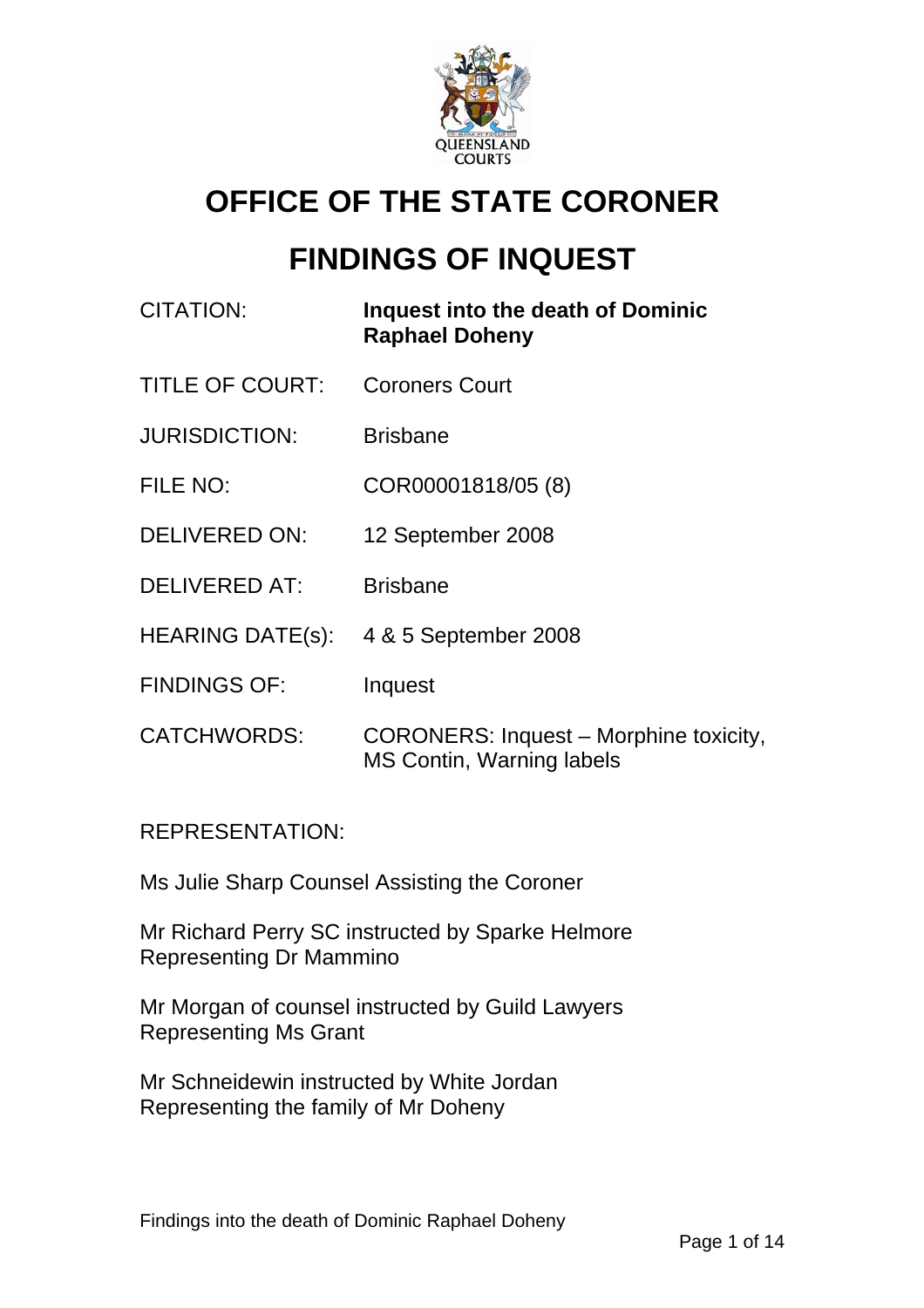# **CORONER'S FINDINGS AND DECISION**

1. These are my findings in relation to the death of Dominic Raphael Doheny who died at his home on 29 August 2007. The cause of death according to a pathologist was morphine toxicity. These findings seek to explain how the death occurred and consider whether any changes to policies or practices could reduce the likelihood of deaths occurring in similar circumstances in the future. The *Coroners Act 2003<sup>[1](#page-1-0)</sup>* provides that when an inquest is held into a death, the coroner's written findings must be given to the family of the person who died and to each of the persons or organisations granted leave to appear at the inquest. These findings will be distributed in accordance with the requirements of the Act and also placed on the website of the Office of the State Coroner.

## **The scope of the Coroner's inquiry and findings**

- 2. A coroner has jurisdiction to inquire into the cause and the circumstances of a reportable death. If possible he/she is required to find:
	- a) whether a death in fact happened;
	- b) the identity of the deceased;
	- c) when, where and how the death occurred; and
	- d) what caused the person to die.
- 3. There has been considerable litigation concerning the extent of a coroner's jurisdiction to inquire into the circumstances of a death. The authorities clearly establish that the scope of an inquest goes beyond merely establishing the medical cause of death.
- 4. An inquest is not a trial between opposing parties but an inquiry into the death. In a leading English case it was described in this way:- *"It is an inquisitorial process, a process of investigation quite unlike a criminal trial where the prosecutor accuses and the accused defends… The function of an inquest is to seek out and record as many of the facts concerning the death as the public interest requires.*"<sup>[2](#page-1-1)</sup>
- 5. The focus is on discovering what happened, not on ascribing guilt, attributing blame or apportioning liability. The purpose is to inform the family and the public of how the death occurred with a view to reducing the likelihood of similar deaths. As a result, the Act authorises a coroner to make preventive recommendations concerning public health or safety, the administration of justice or ways to prevent deaths from happening in similar circumstances in future.<sup>[3](#page-1-2)</sup> However, a coroner must not include in the findings or any comments or recommendations,

 $\overline{a}$ <sup>1</sup> *Coroners Act* 2003, s45

<sup>2</sup> *R v South London Coroner; ex parte Thompson* (1982) 126 S.J. 625 <sup>3</sup>

<span id="page-1-2"></span><span id="page-1-1"></span><span id="page-1-0"></span> $3\overline{\smash{\cdot}}$ s46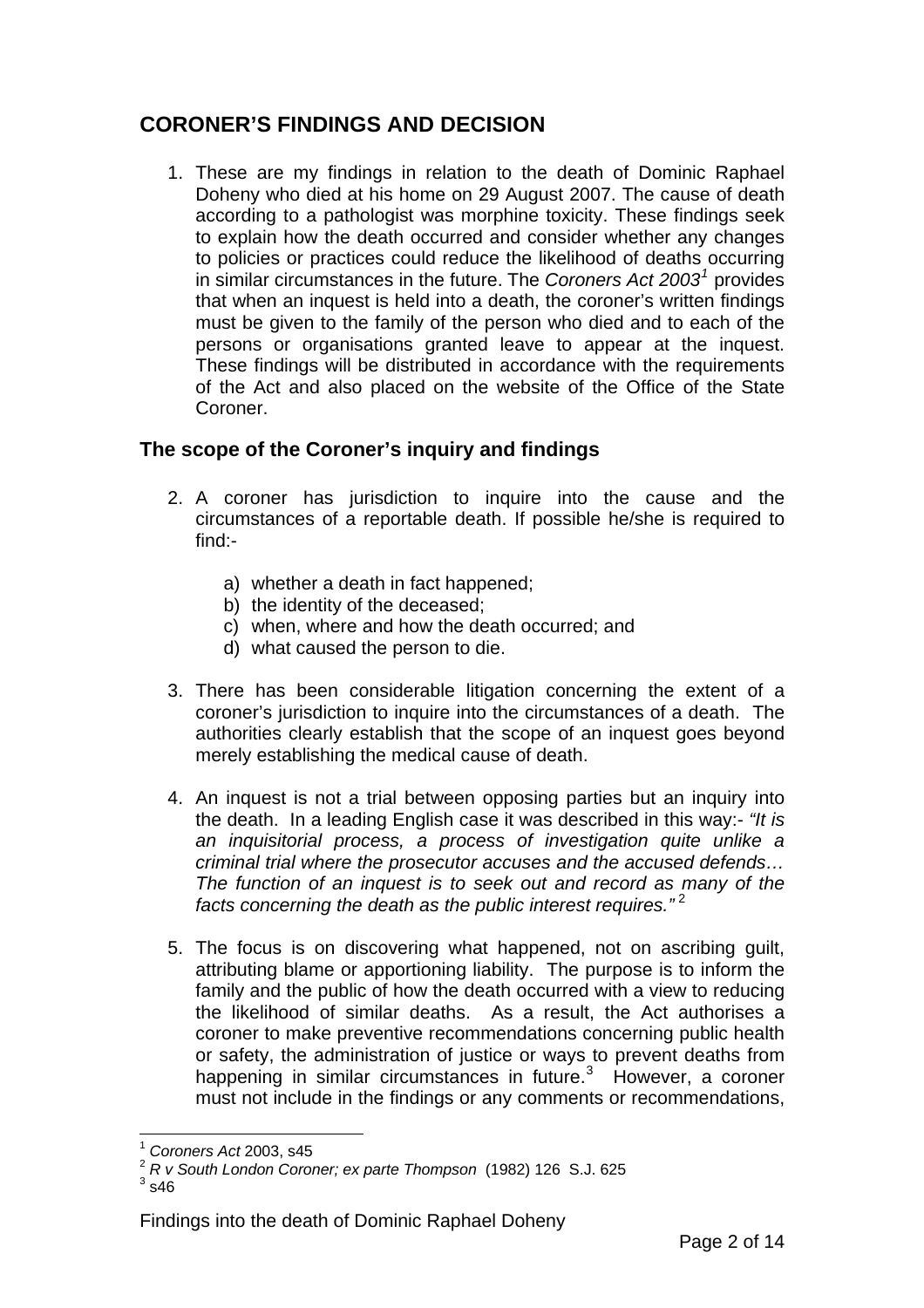statements that a person is or maybe guilty of an offence or is or maybe civilly liable for something.[4](#page-2-0)

#### **The Admissibility of Evidence and the Standard of Proof**

- 6. Proceedings in a coroner's court are not bound by the rules of evidence because the Act provides that the court "*may inform itself in*  any way it considers appropriate.<sup>"[5](#page-2-1)</sup> That does not mean that any and every piece of information however unreliable will be admitted into evidence and acted upon. However, it does give a coroner greater scope to receive information that may not be admissible in other proceedings and to have regard to its origin or source when determining what weight should be given to the information.
- 7. This flexibility has been explained as a consequence of an inquest being a fact-finding exercise rather than a means of apportioning guilt: an inquiry rather than a trial. $^6$  $^6$
- 8. A coroner should apply the civil standard of proof, namely the balance of probabilities but the approach referred to as the *Briginshaw* sliding scale is applicable.<sup>[7](#page-2-3)</sup> This means that the more significant the issue to be determined, the more serious an allegation or the more inherently unlikely an occurrence, the clearer and more persuasive the evidence needed for the trier of fact to be sufficiently satisfied that it has been proven to the civil standard.<sup>[8](#page-2-4)</sup>
- 9. It is also clear that a Coroner is obliged to comply with the rules of natural justice and to act judicially. $\frac{9}{10}$  $\frac{9}{10}$  $\frac{9}{10}$  This means that no findings adverse to the interest of any party may be made without that party first being given a right to be heard in opposition to that finding. As *Annetts v McCann[10](#page-2-6)* makes clear that includes being given an opportunity to make submissions against findings that might be damaging to the reputation of any individual or organisation.
- 10. If, from information obtained at an inquest or during the investigation, a coroner reasonably believes that information may cause a disciplinary body for a person's profession or trade might inquire into or take steps in relation to that person's professional conduct, the coroner may give that information to that professional body.<sup>[11](#page-2-7)</sup>

 $\overline{a}$ 

<span id="page-2-0"></span> $4$  s45(5) and 46(3)

 $5$  s37 $(1)$ 

<span id="page-2-2"></span><span id="page-2-1"></span><sup>6</sup> *R v South London Coroner; ex parte Thompson* per Lord Lane CJ, (1982) 126 S.J. 625 <sup>7</sup> *Anderson v Blashki* [1993] 2 VR 89 at 96 per Gobbo J 8

<span id="page-2-4"></span><span id="page-2-3"></span><sup>8</sup> Princesson 1 Engels 1999 (1938) 60 CLR 336 at 361 per Sir Owen Dixon J

<span id="page-2-5"></span><sup>9</sup> *Harmsworth v State Coroner* [1989] VR 989 at 994 and see a useful discussion of the issue in Freckelton I., "Inquest Law" in *The inquest handbook*, Selby H., Federation Press, 1998 at 13

<span id="page-2-6"></span> $\frac{10}{11}$  (1990) 65 ALJR 167 at 168<br> $\frac{11}{11}$  S48(4)

<span id="page-2-7"></span>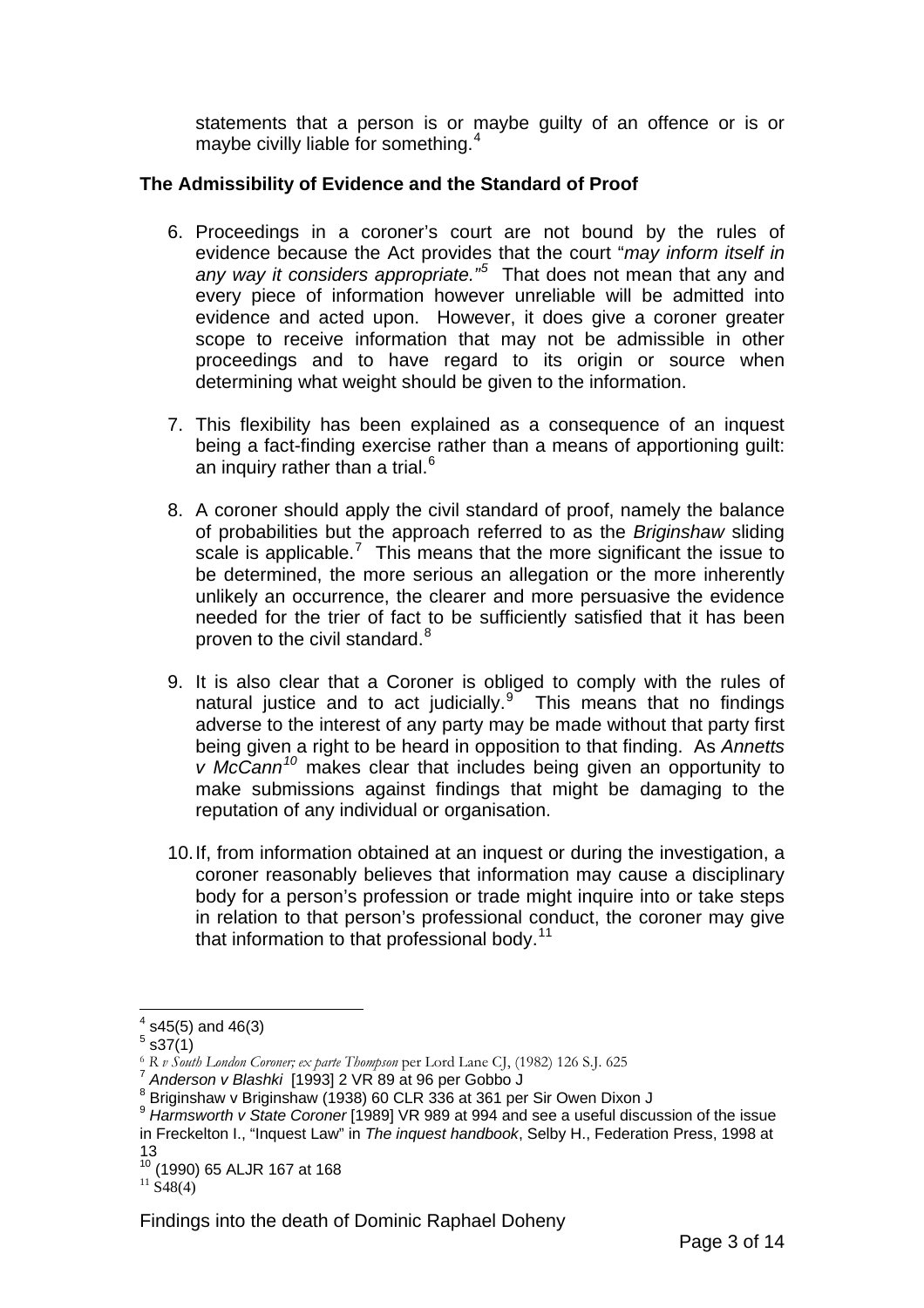## **The Evidence**

- 11. It is not necessary to repeat or summarise all of the information contained in the exhibits and from the oral evidence given, but I will refer to what I consider to be the more important parts of the evidence.
- 12. Mr Doheny died at home on 29 August 2007. He was born on 27 December 1970 making him 36 years old when he died. The cause of death according to the pathologist, Dr Ong was morphine toxicity.
- 13. Mr Doheny was married to Tristan Jacqueline Doheny. They had known each other since childhood and married in 1998. They had two children, Jasmine aged 7 and Jarvis aged 5.
- 14. Mr Doheny's wife states that her husband had a history of respiratory problems having worked as a labourer in dusty environments and with asbestos. She describes him as being a very big man. The autopsy report notes he weighed 180kg and he would be in the category of morbidly obese. He snored at night. He possibly had sleep apnoea. There were two hospital admissions about three years prior to death on account of "*coughing spasms*". Mr Doheny's general practitioner since childhood was Dr Mammino. He had been prescribed ventolin and a vaporiser at one time. His wife says this assisted his breathing at night. No formal diagnosis of asthma or of sleep apnoea had been made. In relation to the latter, his General Practitioner had made a referral to a sleep clinic but Mr Doheny had not attended. There is some suggestion he did not always follow medical advice and therefore may be at a risk of being non-compliant with medication instructions, but there is no suggestion that he was not capable of understanding instructions regarding medication.
- 15. On the Friday prior to his death Tristan Doheny noticed her husband was unwell. He was coughing and appeared to have the flu. Over the weekend Mr Doheny was short of breath, coughing and complaining of pain around his rib cage. Mrs Doheny sought help from Mr Doheny's cousin, Faith Wood who has nursing experience. She came to stay to help care for Mr Doheny whose symptoms were worsening.
- 16. Mr Doheny went to the RBH emergency department in the early hours of the morning on 28 August 2007.It seems he drove himself there and back and had not told his wife or Ms Wood. He presented with left side pleuritic pain and was seen by Dr Mansfield. The hospital notes indicate that a thorough examination was conducted and investigations included a chest x-ray, an ECG and blood tests all of which returned normal results. The "*working diagnosis*" was musculoskeletal pain secondary to excessive coughing. Ten(10)mg of morphine was administered at 1.30am and a further 5mg at 5.00am. Dominic left the hospital around 6.30am with a script for Brufen, a letter for his GP and a medical certificate. He had told Ms Wood in a telephone conversation whilst he was at hospital that his pain had not subsided by much with the first two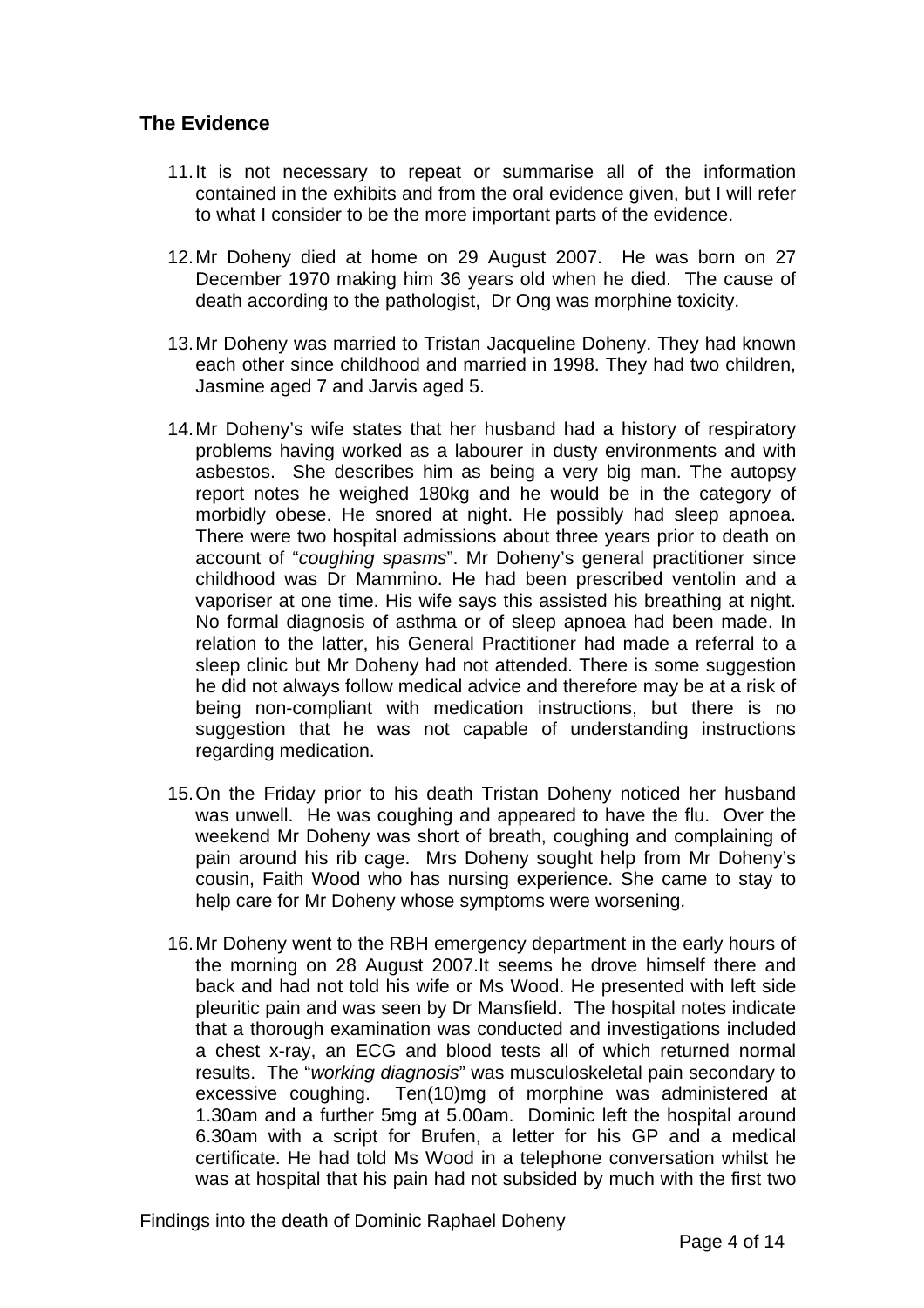doses of morphine and later when he saw her he said he was still in pain.

- 17. Mr Doheny presented to his GP, Dr Mammino that afternoon and was prescribed Augmentin Duo Forte for treatment of the cough and MS Contin for severe pain. He was also given a script for Lazic. Dr Mammino states that he wrote in his notes that he was prescribing 60mg MS Contin tablets whereas the script clearly indicates 100mg to be taken 'bd'. This is a medical abbreviation for twice a day. Dr Mammino's prescribing instructions which were placed on the packet by the pharmacist was that "One tablet to be taken twice a day". Product information warns that MS Contin 100mg should only be prescribed for morphine tolerant patients and that such patients should be provided with clear instructions about the dangers associated with taking the medication other than as prescribed. The family contend that Dr Mammino should not have prescribed MS Contin 100mg at all.
- 18. I will deal with what happened over the period from his return from Hospital to around 11 am the next day shortly. At around 11.15 am his family noticed he was not breathing and commenced CPR. An ambulance was called. While there is a suggestion on the evidence of Faith Wood that there was up to a half hour delay in calling the ambulance, the evidence from his wife and Jeannette Klaer was that as soon as Dominic was discovered not breathing an ambulance was called. Queensland Ambulance records indicate that the call was made at 11.16 hrs and two units dispatched with the first arriving at 11.24 hrs and the second at 11.27 hrs. He was pronounced deceased at the scene. I accept therefore that he was found by family members around 11.15 as distinct from closer to 10.45.
- 19. Faith Wood came to the house on the Saturday. This was a regular practice. Although Mr Doheny had some possible early dyslexia problems she says he could read and write well and would have no trouble understanding instructions from a doctor. She came over on 26 August and she stayed there that day and on the Sunday. Ms Wood stayed mainly to help Tristan with the children and because Mr Doheny was in a lot of pain.
- 20. Ms Wood says she became aware that Mr Doheny had taken himself to Royal Brisbane Hospital in the early hours of the Monday 28 August. She spoke to him at the hospital. He drove himself home. She says he told her that he had been given morphine 3 times in hospital. He came home early that morning at 7am. She drove him to Dr Mammino for an appointment at 3pm and she noted that he came away with a prescription for MS Contin 100mg tablets. She had waited in the reception area whilst the consultation took place.
- 21. They attended a pharmacist who filled the script. Her evidence is the female person who attended them was in her early to late 20's with long blonde hair in a pigtail (later clarified to be a ponytail) and in a pharmacy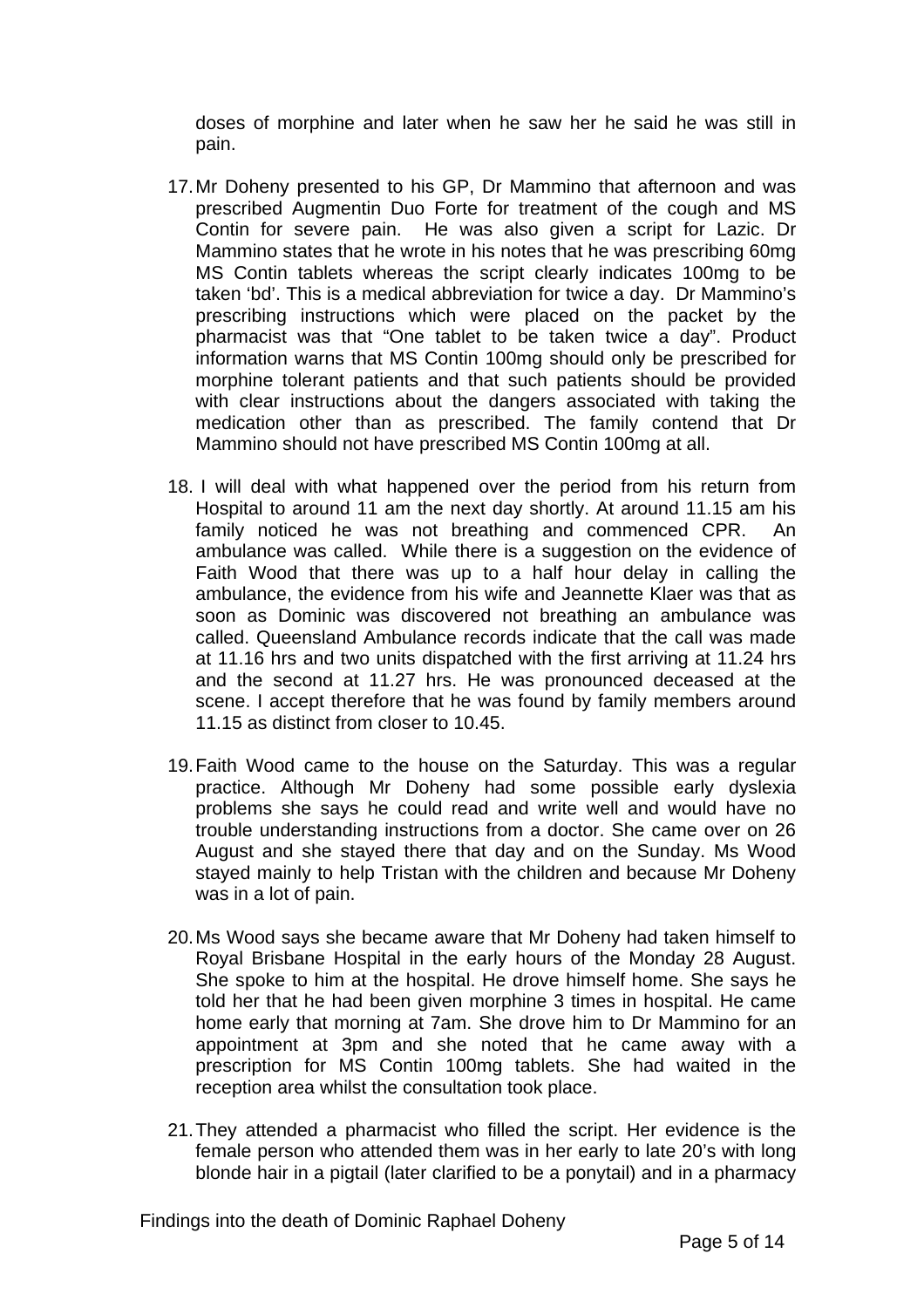uniform. She says the pharmacist simply asked him if he had taken MS Contin before and he said he had. This would appear to be the case as Dr Mammino says it was prescribed to him earlier that year for another procedure. Ms Wood says that no other matters were discussed by the pharmacist and no warnings were given.

- 22. The issue concerning what was said or not said by the pharmacist when the MS Contin was handed over was of some significance and controversy. Ms Grant is aged42 and has been a pharmacist for 20 years. She does not look like the person described by Ms Wood. Ms Grant does not recall the events of 28 August 2007 but has had recourse to the business records of the pharmacy which would indicate that she was the pharmacist on duty and was the person who dispensed the prescription. She also dispensed a prescription for Augmentin Duo Forte and Lasix. Her evidence is that she would have made a number of enquiries about adverse reactions to any medications previously. As to MS Contin she would have warned him not to drive and taking into account the time of the day that he should take the Augmentin before the evening meal and the first MS Contin after the evening meal and the next one the following morning with breakfast.
- 23. Ms Grant also noted from the records that earlier in the day a script for Brufen had been dispensed for Mr Doheny. These records were subsequently produced.<sup>[12](#page-5-0)</sup>
- 24. This was a script issued by the Hospital earlier that morning. The pharmacist who dispensed that script was Michelle Duncan who Ms Grant describes as being in her late 20's with blonde hair at shoulder length which she sometimes wears in a pony tail style. Mrs Doheny gave evidence that she and Faith went to the same pharmacy earlier in the day after her husband had come from the hospital to pick up the Brufen and left Mr Doheny at home.
- 25. Ms Wood was recalled to clarify her evidence. She had been present in court when Ms Grant gave her evidence the previous day. She says she has no recollection of having seen Ms Grant previously and she considers she has a good memory for faces. She concedes she must have been mistaken as to her recollection as to who served them in the afternoon and Ms Duncan must have been the person who served them in the morning. She says that Mrs Doheny was also asked the same question by the pharmacist as to whether Mr Doheny had taken Brufen before. She was adamant that in the afternoon the conversation was still only limited to whether he had used MS Contin before and nothing else. She cannot describe that person now at all.
- 26. I accept the evidence of Ms Grant and would find that she did speak to Mr Doheny in terms of what would have been her usual practice. I accept Ms Wood was giving honest evidence and in the circumstances

<span id="page-5-0"></span> $\overline{a}$ <sup>12</sup> Exhibit F4B

Findings into the death of Dominic Raphael Doheny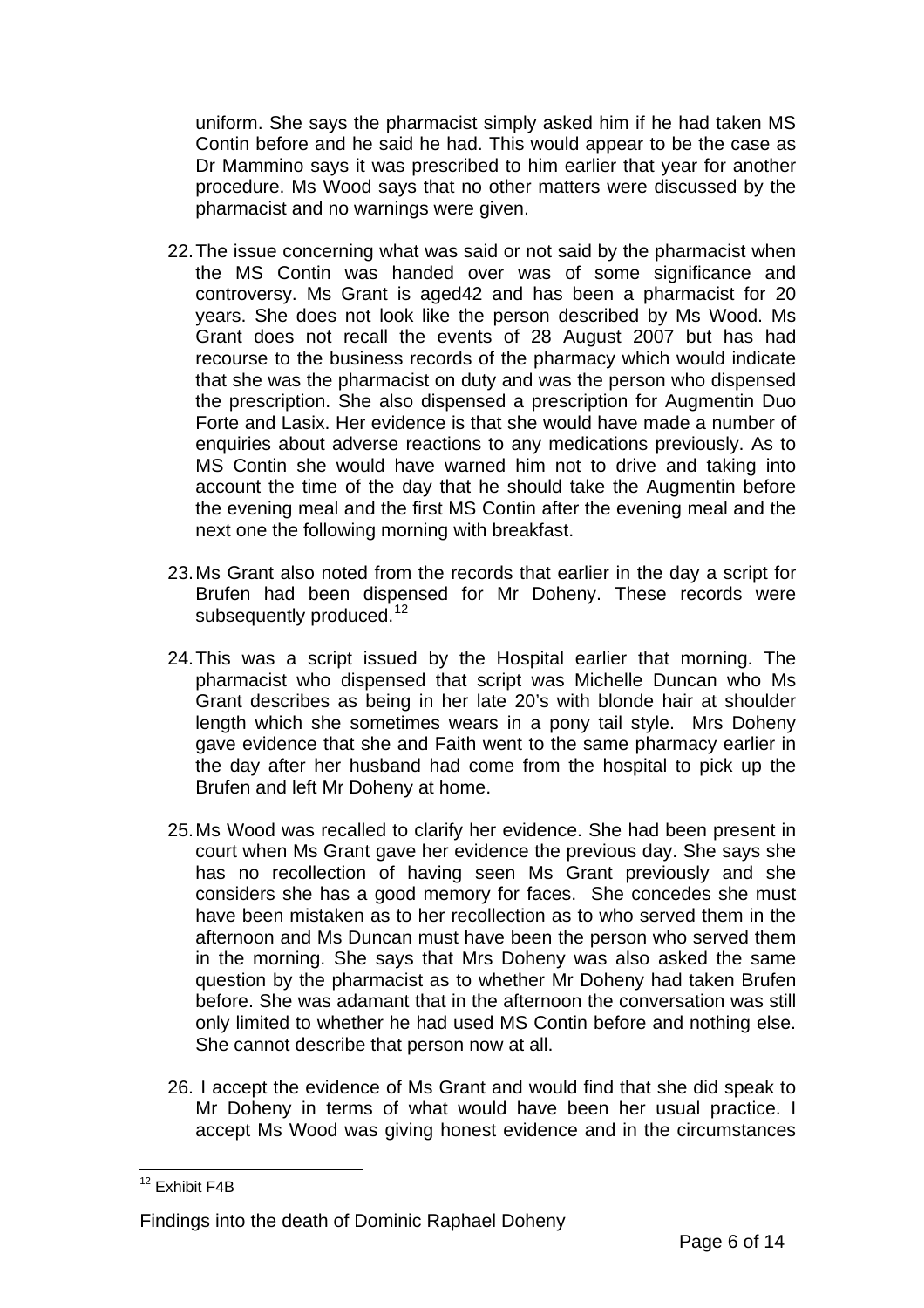is mistaken or confused about the events of the day, and understandably so. The events of this day must have been distressing for the whole family. I am confident that this explains what appeared to be conflicting versions between Ms Wood and Ms Grant and that the evidence given by Ms Wood as to the dispensing related to the earlier occasion when the Brufen was dispensed by Ms Duncan.

- 27. Morphine is a Schedule 8 Controlled Drug and a statement from Adam Griffin, Forensic Medical Officer with Queesnland Health's Clinical Forensic Medicine Unit indicates that prescribing and dispensing requirements were not followed however the evidence would indicate that the script was legal. Ms Grant understands Dr Mammino's handwriting and the issue raised by Dr Griffin was addressed in evidence and I have now no concerns as to the legality of the dispensing by the pharmacy.
- 28. Ms Wood says that she saw Mr Doheny take one MS Contin tablet whilst they were at the car coming home from the pharmacy. This is likely to have been close to 5.30pm. She says that Mr Doheny appeared to be much better later on. Later that evening at about 8.30 pm she says he told her that he had taken another MS Contin and she saw he had a glass of scotch in his hand. He was apparently pain free and he was smiling. She counselled him in strong terms about not taking any more. At 10 pm he reported he was also fine and she again counselled him not to take any more MS Contin. She says she was firm about this with him, that he agreed with what she said and he was alert and seemed to understand.
- 29. At midnight she was woken by Tristan who asked her if he could take another tablet as he was complaining of pain. She told them both, again in strong terms, that he could take the Brufen but no more MS Contin. Ms Wood describes Mr Doheny at that time as drowsy and confused. He was standing but unstable. Tristan also says he appeared confused and drowsy and that he was not happy that he could not take another MS Contin and "that he really wanted one."
- 30. During the night Ms Wood heard him snoring where he was sleeping on the couch and he continued like this for a number of hours. Her last recollection of seeing him snoring and his chest rising was at 9.45am. Ms Wood tried wake him up and he was not breathing. She said this was at 10.45 but as stated earlier it is likely to be closer to 11.15. CPR was commenced and the ambulance was called and he could not be revived.
- 31. There is no direct evidence from witnesses who saw Mr Doheny take all of his medication. Ms Wood saw him take one MS Contin at about 5.30pm. He told her at about 8.30 pm that he had taken another and at midnight he was anxious to have another. She told him he could have a Brufen on both occasions. We know he had some Brufen from the Hospital and she saw him take two more when he came home early in the morning. After that his wife and Ms Wood collected a prescription for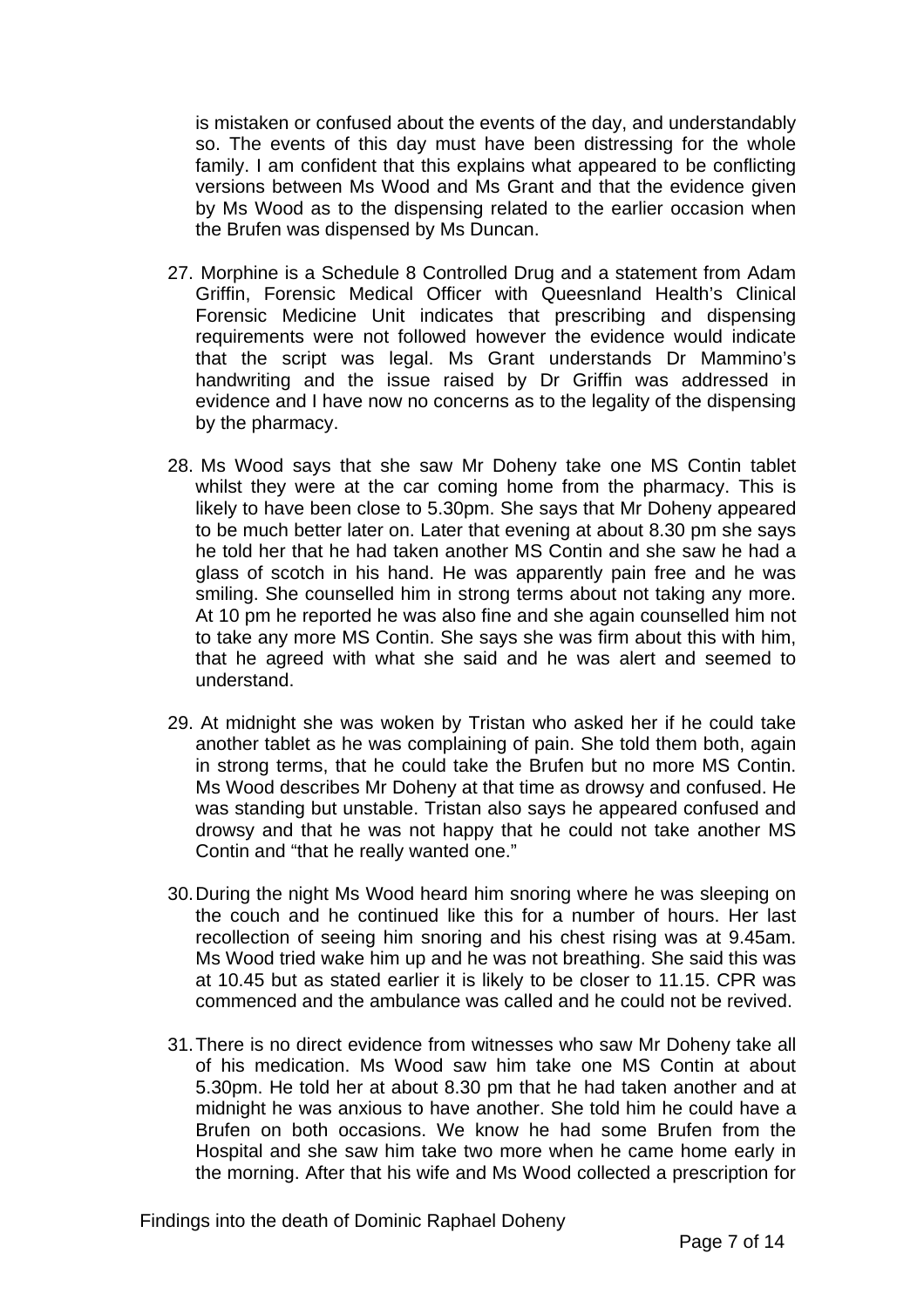Brufen. At midnight his wife says he took 2 more Brufen and he wanted to take more MS Contin. Photographs taken by police of the medication show that of the Augmentin, none has been touched, only 2 Brufen have been taken and 3 MS Contin have gone.

- 32. On the basis of all the evidence I am satisfied to a high degree of probability that between 5.30 pm and around midnight, being a period of say some 6 hours, that Mr Doheny had taken 3 tablets of MS Contin. This was contrary to the prescription packet, the instructions of the pharmacist and the warnings by Ms Wood during the evening.
- 33. Dr Mammino's statement notes that he prescribed MS Contin 60mg for one to be taken twice a day. He noted he weighed 180kg and had been prescribed MS Contin earlier that year. He agrees he received a letter from the Hospital which stated he had been given 15mg intravenously earlier that day consistent with the advice in the hospital letter. He no longer has the letter but transcribed it in his records. His records indicate he prescribed 60 mg of MS Contin. The script however has written 100mg of MS Contin. He is unable to explain why that is or what his intention was at the time of prescribing.
- 34. Dr Mammino's notes indicate that in February 2006 he saw him with symptoms of sleeping poorly and lethargy. He was snoring and DR Mammino had concerns it could be sleep apnoea. He was referred to the Sleep Clinic at The Prince Charles Hospital. It seems Mr Doheny did not attend and later told Dr Mammino he was too busy. This was not the only time that Mr Doheny had not followed through on referrals and advice. Dr Mammino said that as far as he was concerned a diagnosis of asthma and sleep apnoea were never proven.
- 35. He had previously given Mr Doheny the drug Endone, a short acting narcotic for pain relief on a previous occasion and Mr Doheny reported it had little effect. He agreed that Mr Doheny could not be considered opiate tolerant. He decided to prescribe 100mg MS Contin because of the severity of the pain, his weight and his previous experience of little effect from Endone. Dr Mammino was not aware and his notes do not reflect any previous problems with MS Contin. There is some evidence from Ms Wood that he had vomited previously with the drug. That is of course a known adverse reaction to the drug.
- 36. Dr Mammino said he would have told him to take one tablet at night and one in the morning, that he should not drive, that he may get drowsy, feel sick and to not drink alcohol. He also said he considered him to be a healthy man and he was working which was evidence of that. He had done a respiratory test and his Peak Flow Rate was not markedly down on 17 August 2006. His chest X rays taken at hospital that day showed no signs of respiratory issues so he did not consider the cough a respiratory problem.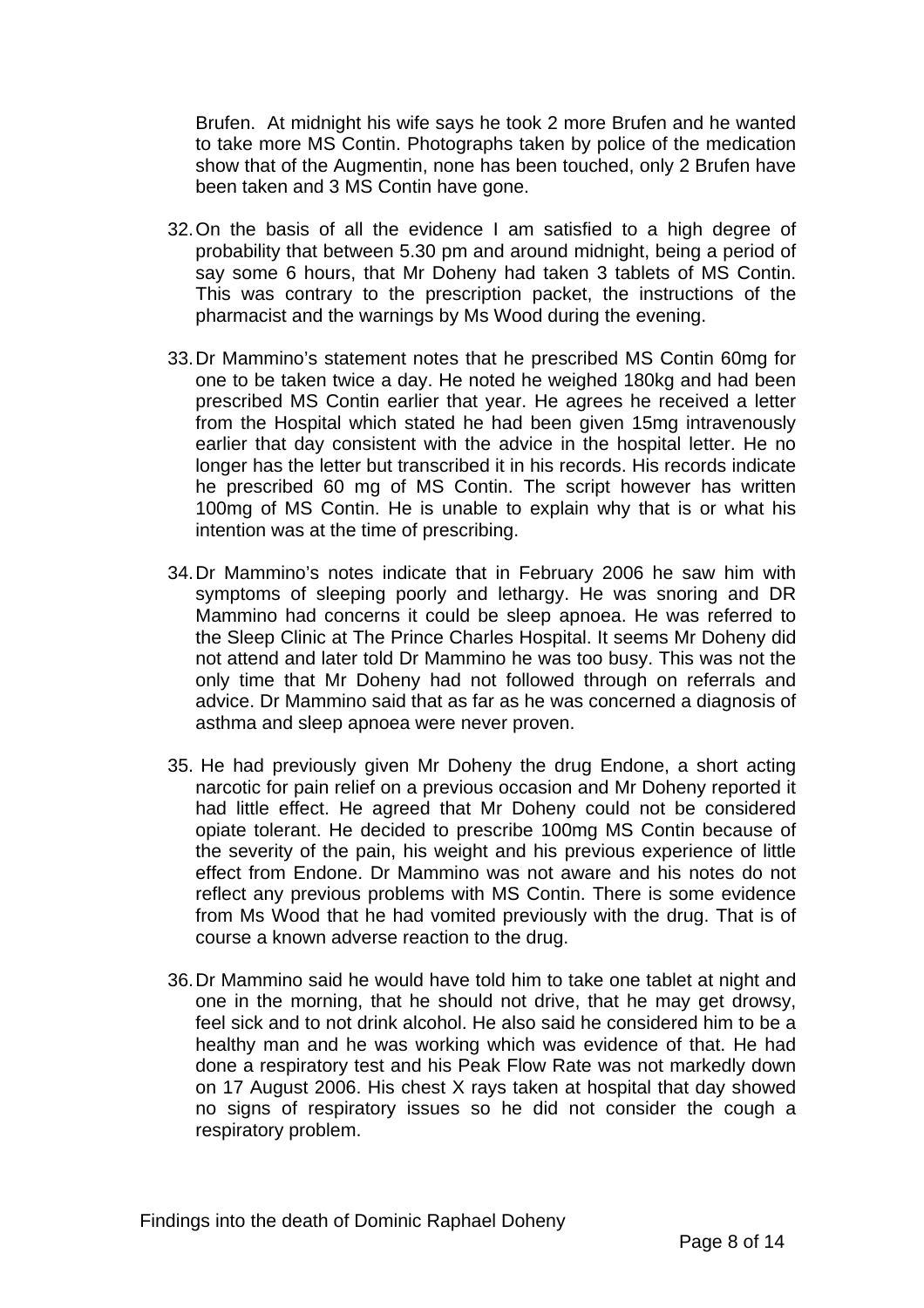- 37. He disagreed with the opinion of Professor Drummer that a single dose of 100mg can be fatal and pointed to prescribing information which suggested it would have to be over 120mg. He did not accept that it was a high risk dose as he considered his excessive weight a significant factor. He disagreed with the opinion that weaker opiates such as Tramadol or Codeine could have been used. Tramadol was very weak and Codeine was weaker that Endone. He disagreed with the assertions made by Professor Drummer and similarly he disagreed with the view of Dr James that MS Contin should not be used for acute pain because it is slow release and the effects would not be felt for many hours. Dr James says it is used more for those with chronic pain. He also disagreed with the assertion of Dr James that it is generally started in much smaller doses even for a man his size.
- 38. The family's solicitors commissioned a report from a general practitioner, Dr Raewyn James, who is critical of Dr Mammino prescribing as he did. It is clear from her evidence that she would not prescribe this drug for a patient presenting in the same circumstances. She said in her report that she considers 100mg of MS Contin is a large dose for an opioid naïve patient and there would be side effects. Importantly she also said that taken twice daily as prescribed there would be a low risk of death. She clinically would have used other medication which would give a rapid onset to pain and to that extent she agrees with other medical evidence from Professor Drummer and Dr Griffin. One of her concerns with MS Contin is that it is slow release and she tells patients that they may not feel much effect with the first and to counsel them to stick to the prescribing conditions. She has concerns that patients may take more tablets when they do not get the initial relief. She therefore takes a cautious approach to its use. She agreed to the suggestion that given the various factors that faced Dr Mammino you could mount a good argument to use MS Contin and it was a difficult choice.
- 39. Dr Adam Griffin from the Clinical Forensic Medicine Unit also gave a report. He also would not go down the slow release path for acute pain and would try other things first. He would have tried anti-inflammatories first. Given the evidence that Brufen had not worked; that there was severe pain; that Endone had not been effective in the past and other issues he agreed that the doctor was in a difficult situation when he prescribed MS Contin although he still says it was not the safest option. He also noted the report from the family that some 3.5 hours after the first MS Contin he was reported to be pain free and on that basis the tablet had done its job. Dr Griffin as with Dr James expressed surprise therefore as to why he took another as presumably he did not need it.
- 40. Professor Olaf Drummer is the Head of Forensic and Scientific Services at the Victoria Institute of Forensic Medicine. He is a forensic pharmacologist and toxicologist and has been involved in the analysis of drugs and poisons and in the interpretation of their biological effects for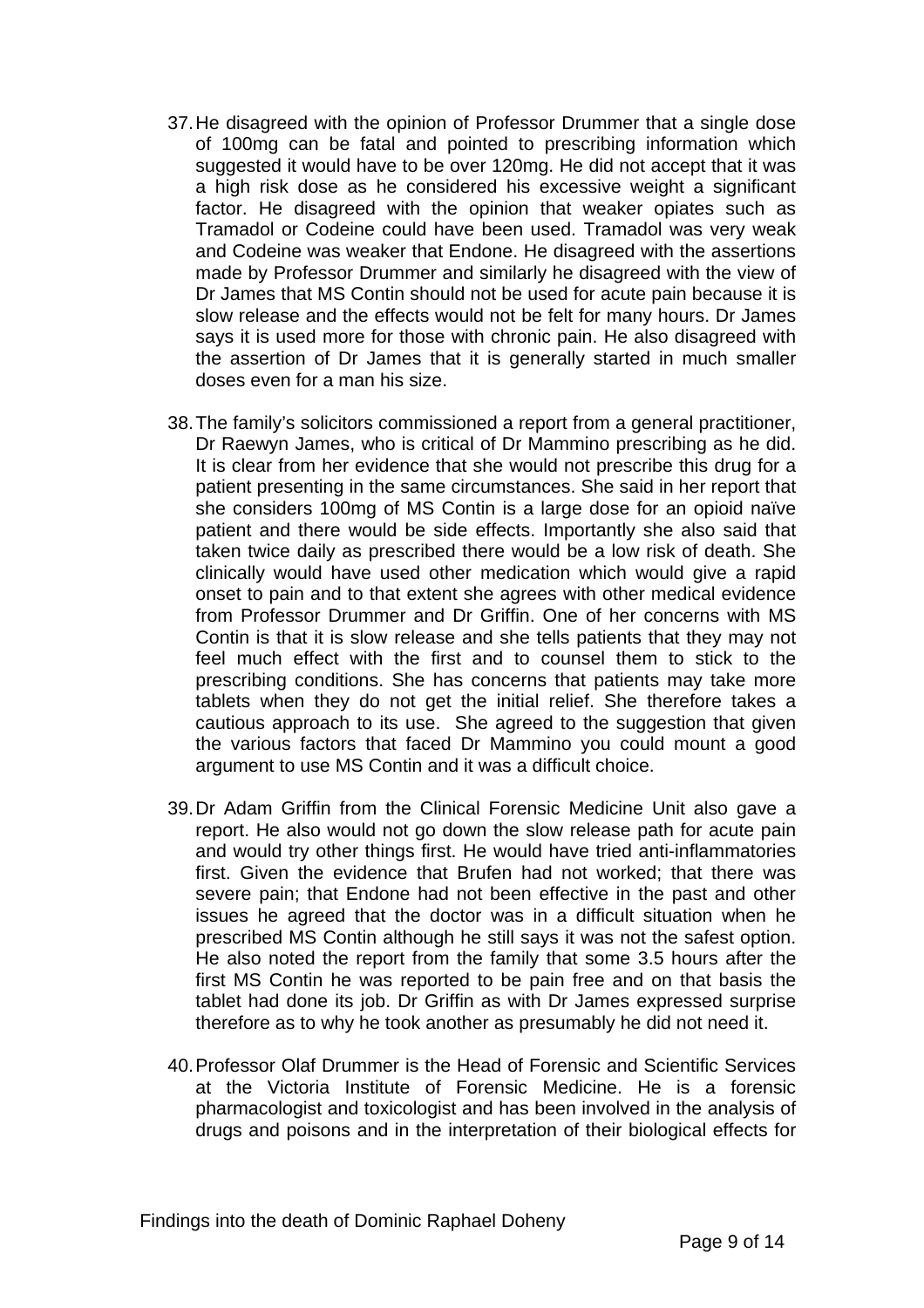over 25 years. Professor Drummer provided a report to the Coroner<sup>[13](#page-9-0)</sup> and gave evidence.

- 41. He noted that Mr Doheny would be categorised as opioid naïve with no tolerance to morphine. High doses would be therefore much more likely to have been life threatening than in those with an established tolerance to opiate-like drugs.
- 42. Professor Drummer described the pharmacology and toxicology of morphine. It is a narcotic analgesic normally used for control of severe pain. Usual oral doses of morphine range from 5 to 30 mg, although much higher doses can be tolerated in tolerant persons given in divided doses or by infusion.
- 43. Morphine produces sedation and analgesia, however the extent of these symptoms and any adverse symptoms depend on a range of factors including dose and any tolerance developed to this or related drugs. At higher doses it may also produce side-effects such as sweating, vomiting, low blood pressure, pin-point pupils and can adversely affect respiration and cause pulmonary oedema.
- 44. Morphine is metabolised to 3- and 6-glucuronides, which are present in both blood and urine. When blood is treated with enzymes, or with acid to hydrolyse these conjugates, the resulting morphine concentration is referred to as "total morphine". This represents both free (unconjugated morphine) and conjugated morphine. Total morphine concentrations in blood are invariably higher than free morphine.
- 45. Morphine is removed with a half-life of about 2-3 hours in most persons. This means that after about 6 hours relatively small amounts of morphine remain from a previous dose (about 25%). Within 12 hours effectively no drug is left.
- 46. Morphine concentrations post-mortem can vary somewhat from perimortem levels due to varying quality of blood and due to small increases from redistribution. Increases are usually less than 50%. Free and total morphine concentrations following therapeutic use can range well beyond 0.1 mg/kg but this is usually associated with higher doses or chronic treatment.
- 47. Toxic concentrations depend on the body weight, degree of tolerance, the route of administration and the frequency of administration, as well as the presence of natural disease and use of other central nervous system (CNS) depressant drugs. There is significant variability amongst individuals as to a toxic dose. Individuals who are healthy or who have used opioids regularly beforehand often require larger doses.

 $\overline{a}$ 

<span id="page-9-0"></span> $13$  Exhibit C3

Findings into the death of Dominic Raphael Doheny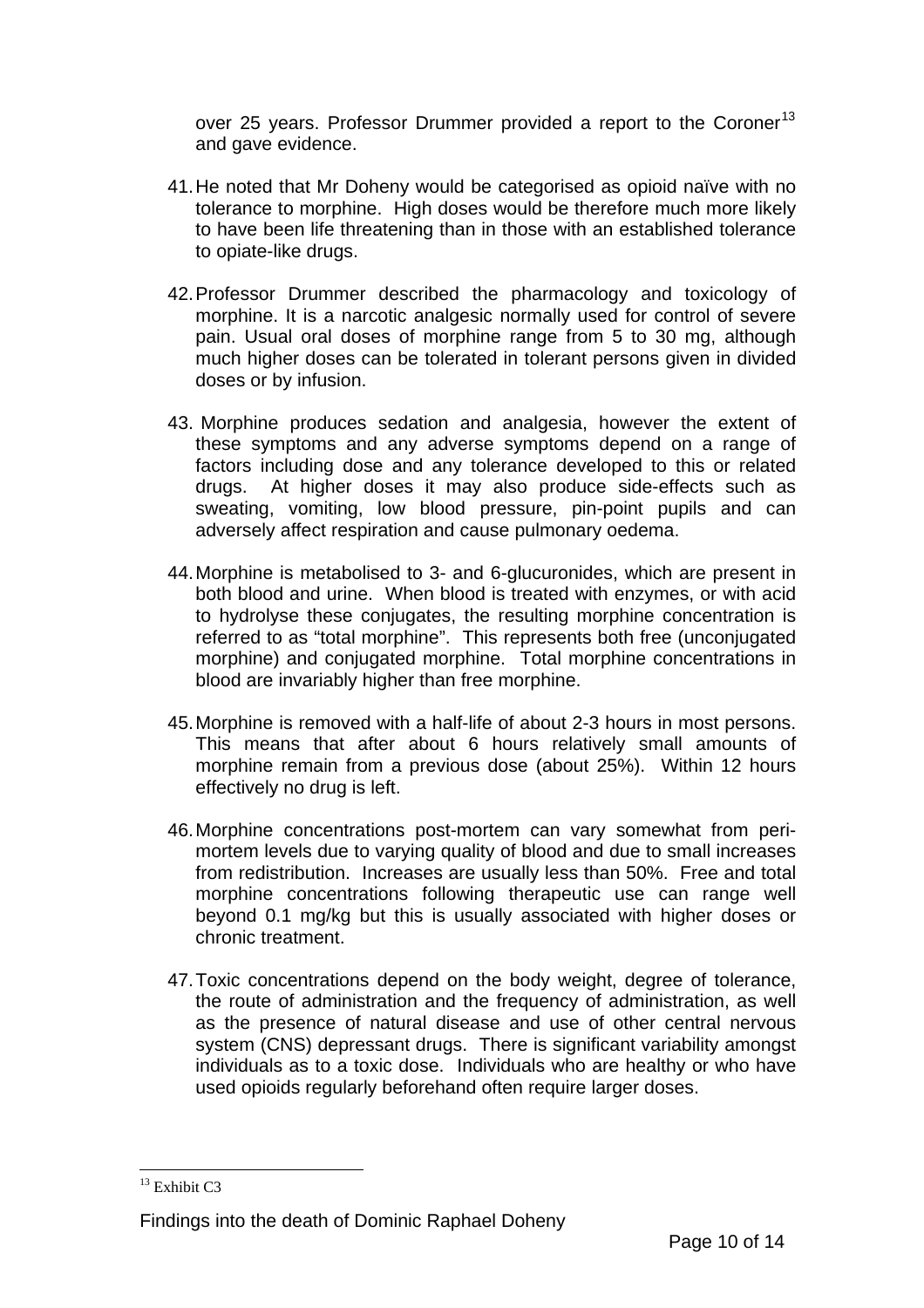- 48. There is no defined concentration that can be regarded as absolutely safe, that is, there is no defined therapeutic concentration for this drug. Low blood morphine concentrations can cause respiratory depression, particularly in opioid-naïve persons. This could be caused by single oral doses as low as 50 mg (or even lower).
- 49. Professor Drummer described the effect of slow release morphine tablets (or sustained release) such as MS Contin. They are designed to allow morphine to have an effect for at least 12 hours. At 12 hours there will still be morphine present from the previous dose. They are designed to provide 24-hour coverage of pain relief if tablets are taken every 12 hours.
- 50. Sustained release morphine such as in MS Contin will take some hours to absorb, and Professor Drummer said the time to maximum blood concentration averages about 5 hours, but could be somewhat shorter or longer. The consumption of a further tablet at 2030 hours should not have occurred since the previous dose was still being absorbed and would not have had its maximum effect. The consumption of a further 100-mg tablet at midnight further complicated the situation for Mr Doheny because the previous doses would not have been completely absorbed, and even the first oral dose would still be having an effect.
- 51. Professor Drummer stated that in those circumstances he was not surprised that Mr Doheny died from the toxic effects of morphine.
- 52. He further stated that the prescribing of 100-mg SR morphine should be seen as a high risk dose, even in the circumstance of a morbidly obese person. The presence of bronchitis and/or asthma, and/or presence of sleep apnoea would have further increased his risk of respiratory distress to morphine.
- 53. Like Dr James and Dr Griffin he questioned why such a strong narcotic analgesic was prescribed as there are weaker opioid-like drugs that arguably could have provided temporary relief, ie codeine, or even tramadol. He also agreed that it may be a risky dose but this needs to be balanced with the need for pain relief.
- 54. I have not seen if there was a package insert with the MS Contin packet. It was not located by police but then they may have missed it. The lawyers for the family have provided what is referred to as the standard package insert from their research which notes MS Contin 100 and 200mg are for use opioid tolerant patients. It states that these tablet strengths may cause a fatal respiratory depression when administered to patients not previously exposed to opioids.
- 55. The product information which was tendered as part of exhibit A3 is not a specific as that although it refers to the range of tablets from5mg to 200mg. The prescribing information found on MIMS Online which was also tendered would also give some support to the views of Dr James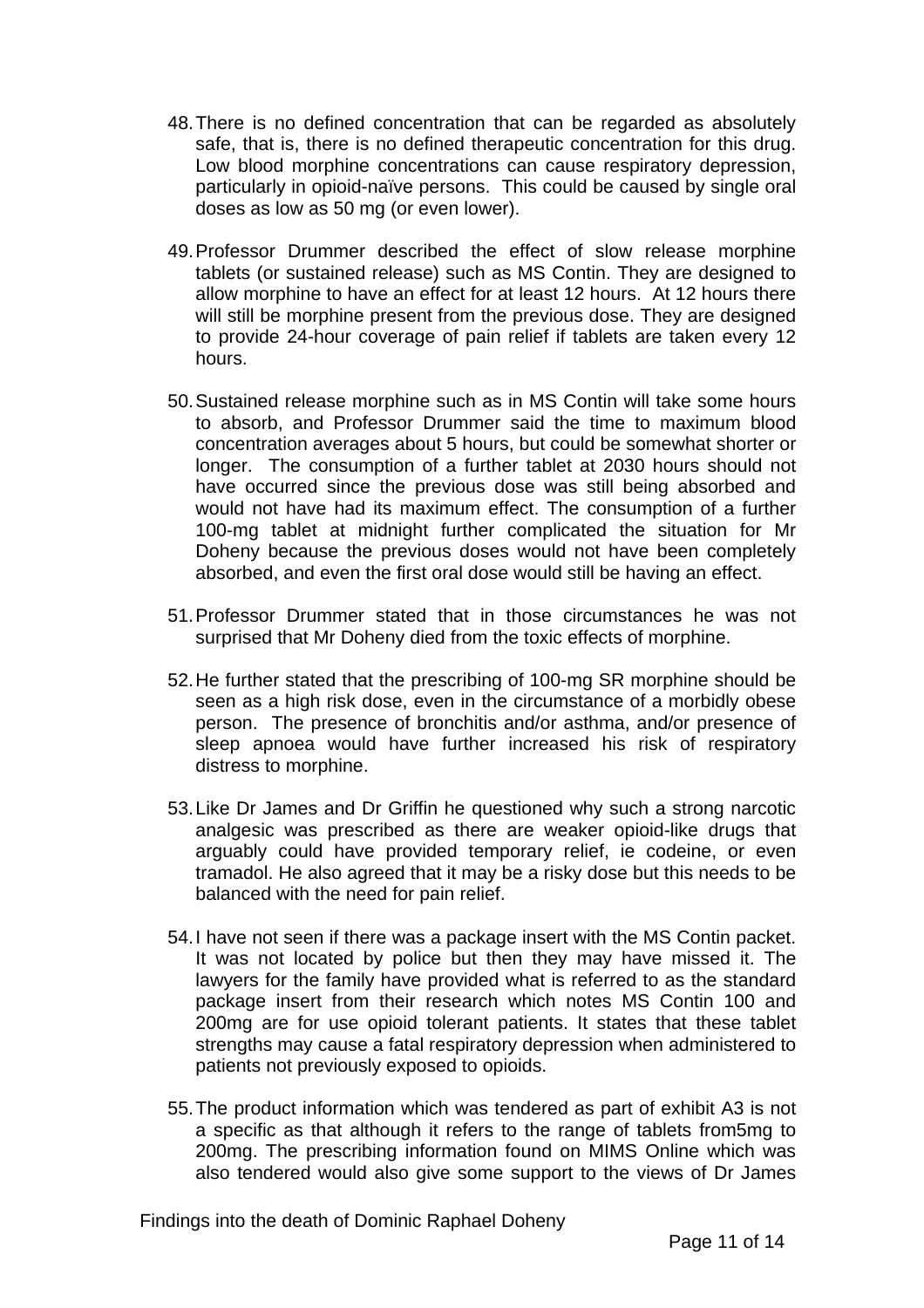and Griffin on the basis it should be restricted to situations where all other conservative measures have been tried and failed. It however says that MS Contin 200mg should only be used in opioid tolerant patients. It does not say this in relation to 100mg doses. It does not specifically refer to fatal respiratory depression as such. I note that in all the literature that the usual dose is "one every 12 hours and taken strictly according to instructions." In my view that instruction is more specific than simply one tablet taken twice daily and I will recommend that this should be considered as standard practice in the future.

56. In my view there does need to be a rationalisation of the advice contained in these various publications. Further the use of the prescription dosage of 1 tablet twice a day could be better set out as one tablet every 12 hours and with a specific warning on the packet that taking more than the prescribed dose can be fatal. I will send these findings and my recommendation to the Therapeutic Goods Administration for its consideration.

### **The Autopsy**

- 57. Dr Beng Beng Ong performed an external and full internal autopsy examination, and took toxicology samples.
- 58. Dr Ong noted his weight and that he was classified as morbidly obese. There was an area of extensive contusion in the lower left chest region consistent with the history of pain and a suspected pulled muscle. No significant pathology was found which could account for his death.

The toxicology report reveals the following –

| Morphine –                         | $0.07$ mg/kg |
|------------------------------------|--------------|
| Total morphine                     | $0.41$ mg/kg |
| (morphine + morphine glucuronides) |              |

59. Dr Ong said that the level of morphine especially that of total morphine was in the known toxic range. The typical mechanism of death is respiratory depression. Dr Ong found that the cause of death was morphine toxicity and that the sedating effect of that drug was likely to have been exacerbated by sleep apnoea which is a condition which is common in obese persons who have impaired breathing during sleep.

### **Findings required by s45**

60. Dominic Raphael Doheny was prescribed 100mg tablets of MS Contin. The family say he should not have been given such a prescription and this is what caused his death.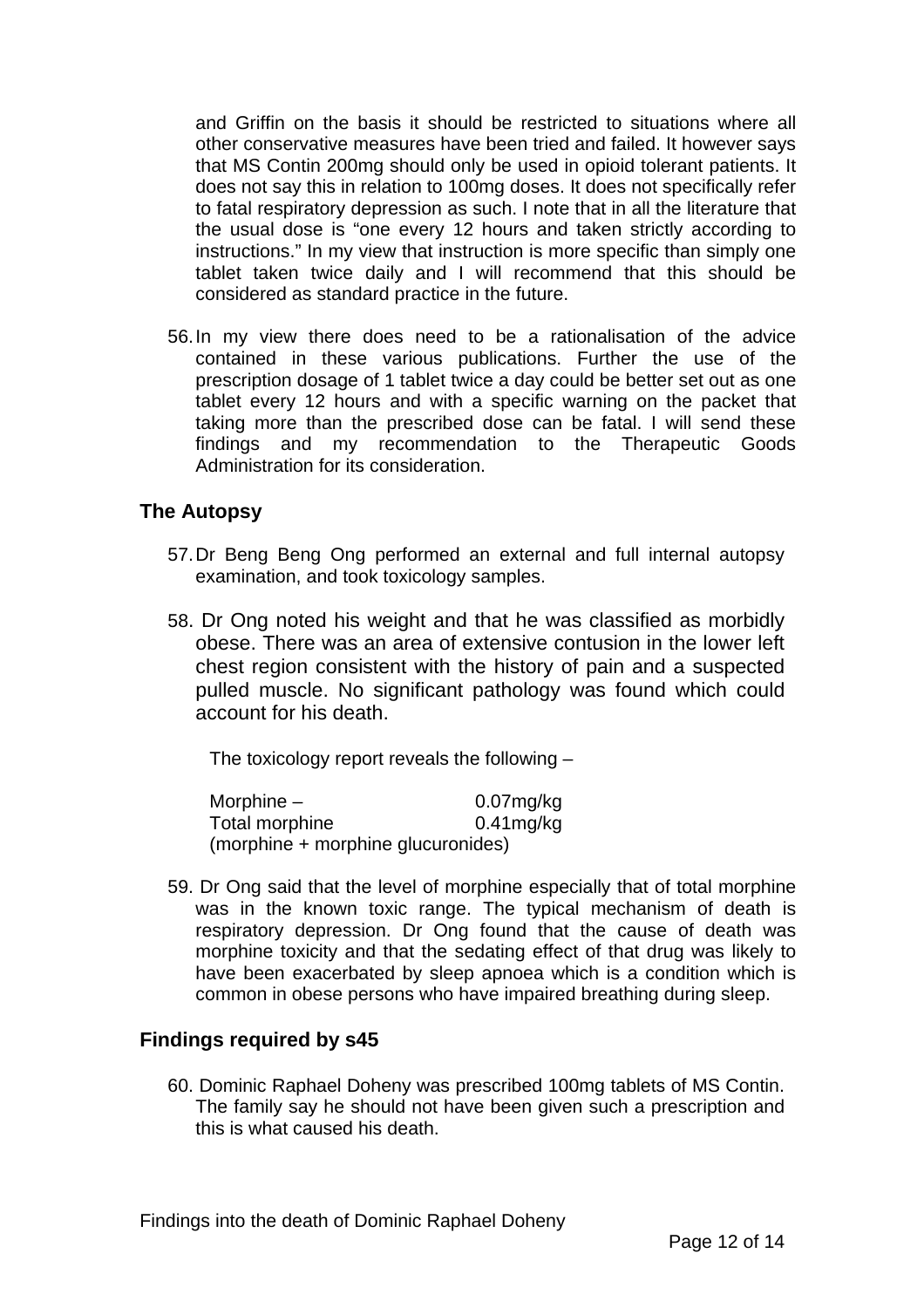- 61. Drs Griffin and James would not have done so, at least until other drugs had been tried. Although there are known risks of the drug, if used in accordance with instructions death is not an expected outcome. They however both conceded that there was also an argument that could support the use of 100mg MS Contin. It is a clinical decision and although I accept their view I can also accept that Dr Mammino's decision was clinically supportable. Dr Mammino may want to consider the circumstances in which he prescribes it in the future and should undertake further clinical education in relation to the prescribing narcotics, however after some consideration of the evidence I do not consider that this is a case where I should take any further action such as referring it to the Medical Board of Queensland for investigation as to any disciplinary proceedings. I will forward a copy of my decision to the Health Quality and Complaints Commission for the purpose of its information in monitoring any trends it may come across in the prescribing of such medication.
- 62. Mr Doheny was pain free a few hours after taking the first tablet so it apparently worked. It is surprising that he would then take a second tablet with alcohol even though this is warned against on the packet. I find he was given the usual warning about its use by Ms Grant. He had been given some similar advice from Dr Mammino. Ms Wood gave him some vigorous advice at 8 pm and then at 10 pm and then at midnight. He took one tablet at around 5.30, another around 8.30 pm and then another around midnight. It is unlikely and it has not been suggested that Mr Doheny could have been mistaken as to the time limits for taking the drug. However, even if he thought that one tablet twice a day meant he could take two at any time in the 24 hour period, this does not explain why he took three. He may have been in a confused state at midnight when he took the third tablet but he did. It was the total quantity of MS Contin that ultimately caused his death.
- 63. I am required to find, as far as is possible, who the deceased was, when and where he died, what caused the death and how he came by his death. I have already dealt with the last of these issues, being the circumstances of Dominic Raphael Doheny's death. As a result of considering all of the material contained in the exhibits and the evidence given by the witnesses I am able to make the following findings in relation to the other aspects of the death.
	- (a) The identity of the deceased was Dominic Raphael Doheny
	- (b) The place of death was 838 South Pine Road, Everton Park, Brisbane, Queensland.
	- (c) The date of death was 29 August 2007.
	- (d) The formal cause of death was:
		- 1(a) Morphine toxicity.